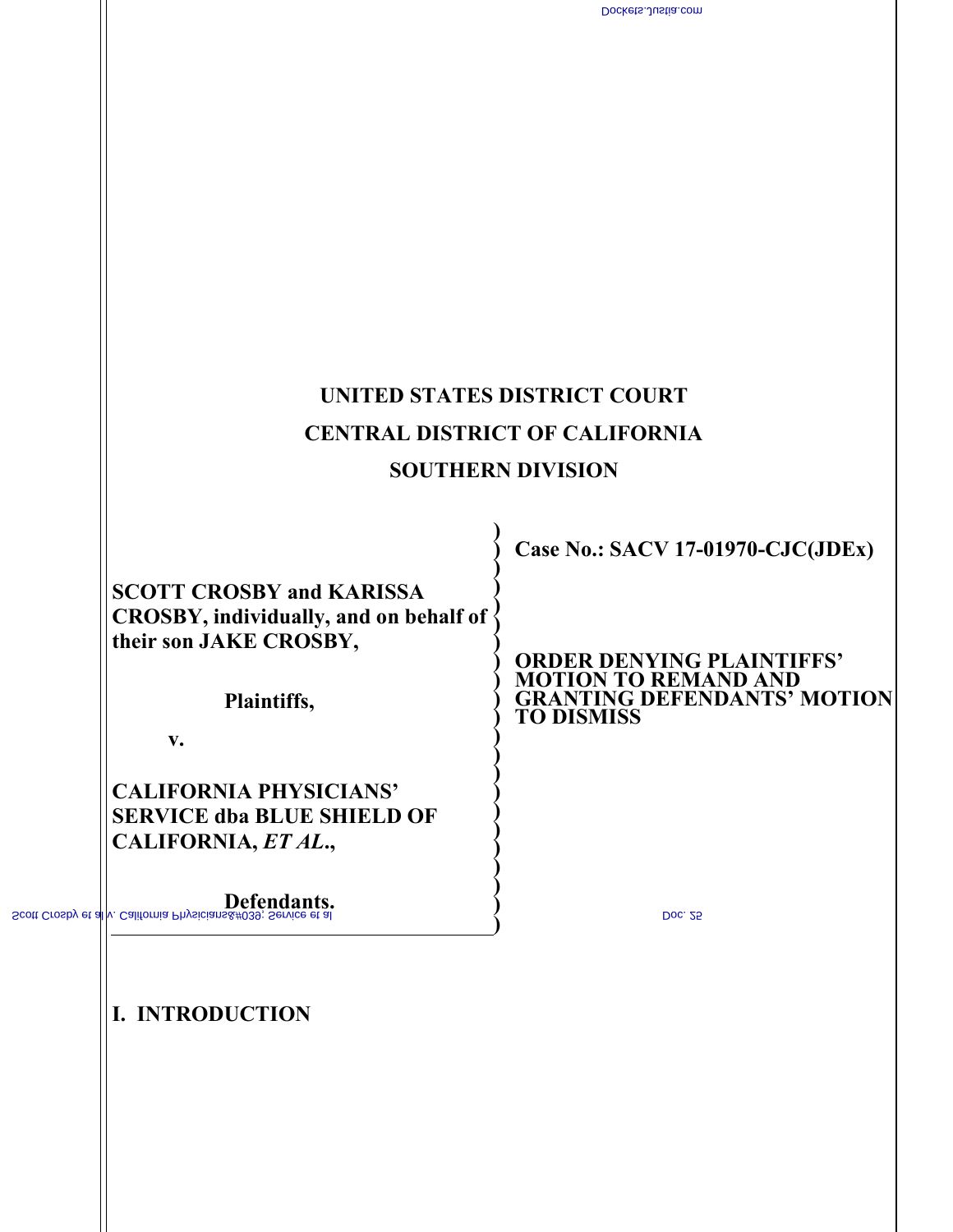1

2

3

4

5

Magellan Health, Inc, ("Magellan"), and Human Affairs International of California ("HAI-C"). (Dkt. 1-1 [hereinafter "Compl."].) On November 3, 2017, Blue Shield removed the case to this Court, citing federal question jurisdiction. (Dkt. 1 [Notice of Removal] ¶ 5.) More specifically, Blue Shield asserted that Plaintiffs' causes of action are preempted by the Employee Retirement Income Security Act of 1974 ("ERISA"), 29 U.S.C. §§ 1001 *et seq.* (*Id.* ¶ 12.) Before the Court is Plaintiff's motion to remand the case to Orange County Superior Court, (Dkt. 17 [hereinafter "Pl. Mot."]), and Defendant Blue Shield's motion to dismiss, (Dkt. 14 [hereinafter "Def. Mot."]).<sup>1</sup> Plaintiff's motion to remand is DENIED and Defendants' motion to dismiss is GRANTED.<sup>2</sup>

# II. BACKGROUND

Plaintiffs are insured under a California Association of Professional Employees Benefit Trust ("CAPE") plan<sup>3</sup>, covering both Scott, Karissa, and their son Jake Crosby through Scott Crosby's employment with the County of Los Angeles. (Notice of Removal  $\P$  10, 14; Compl.  $\P$  8.) CAPE is the "contractholder" of the plan, (Notice of Removal at 13), as well as the "plan sponsor,"  $(id.)$ . The contract states that it is "a Contract solely between Contractholder and Blue Shield of California," (id. at 11), and the plan is elsewhere described as "Contractholder's health plan," (id. at 10). Plaintiffs' health plan is not limited to County of Los Angeles employees, as the plan documents define "member" as "a County of Los Angeles employee or California Association of

<sup>&</sup>lt;sup>1</sup> Defendants HAI-C and Magellan have filed a motion for joinder to Blue Shield's motion to dismiss, (Dkt. 15), motion for joinder to Blue Shield's reply to Plaintiffs' opposition, (Dkt. 24), and motion for joinder to Blue Shield's opposition to Plaintiff's motion for remand, (Dkt. 21). The Court GRANTS Defendants' three motions for joinder.

<sup>&</sup>lt;sup>2</sup> Having read and considered the papers presented by the parties, the Court finds this matter appropriate for disposition without a hearing. See Fed. R. Civ. P. 78; Local Rule 7-15. Accordingly, the hearing set for January 29, 2018, at 1:30 p.m. is hereby vacated and off calendar.

<sup>&</sup>lt;sup>3</sup> Plaintiffs did not provide a copy of their plan with their Complaint. However, Blue Shield has submitted a copy of what they believe is the applicable Plan. (Notice of Removal Exs. 1, 2.) Plaintiffs

have not contested this, and refer to the policy attached to Blue Shield's notice of removal approvingly. (Pl. Mot. at 3.)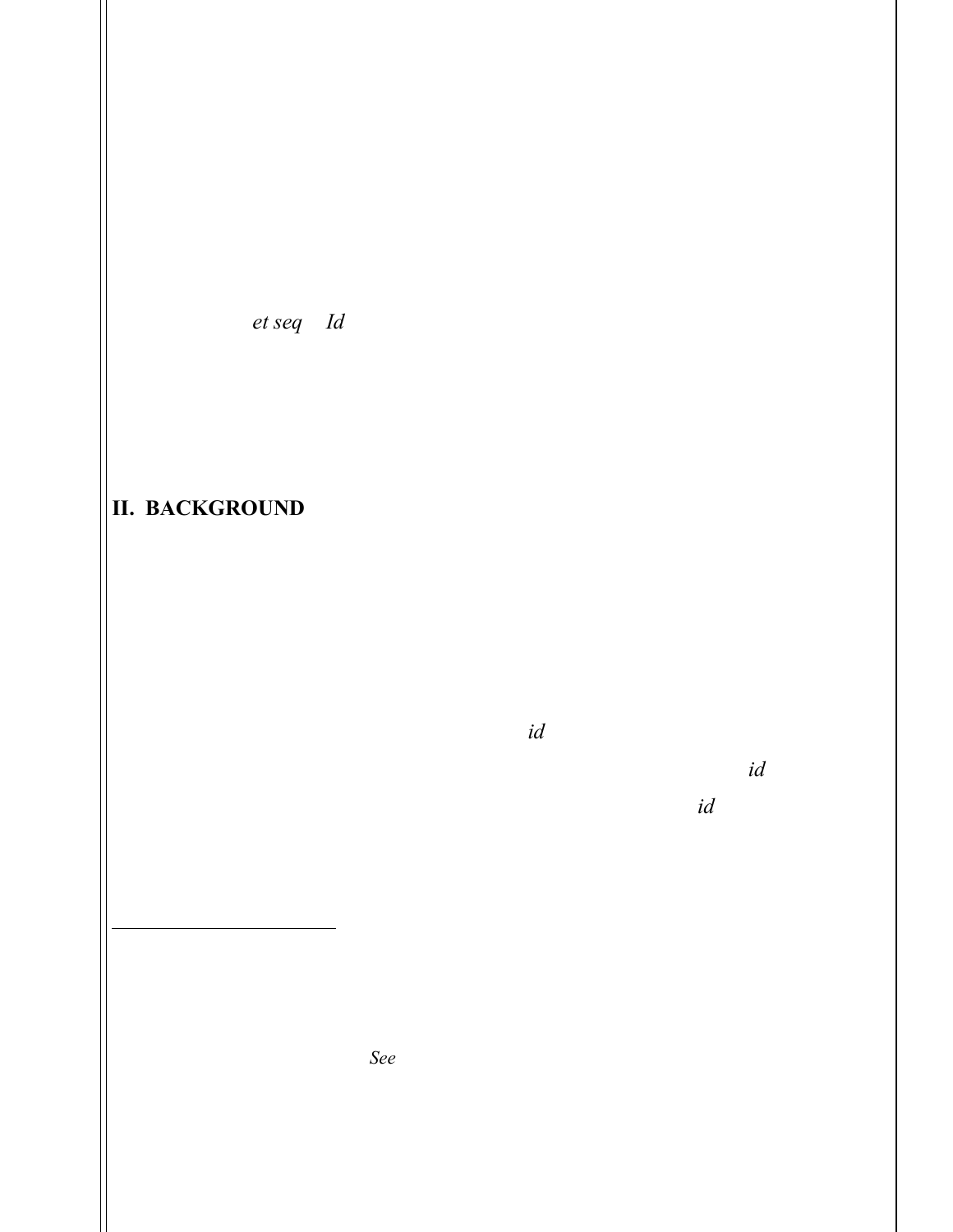Professional Employees employee eligible for health benefit offerings through [CAPE]." (*Id.* at 17.) The County of Los Angeles is defined as "employer." (*Id.*)

3

4

5

6

7

8

9

10

11

12

13

16

17

19

20

21

23

2

1

 As the plan sponsor and contractholder, CAPE is responsible for payment of monthly dues for the plan, *(id.* at 21), "may cancel [the] Contract at any time by written notice delivered or mailed to Blue Shield," (id. at 25), and is "solely responsible for the distribution of the [summary of benefits and coverage] for each benefit plan offered," *(id.*) at 29). The plan also specifies that "[i]f the Contractholder's Plan is governed by ERISA . . ., it is understood that Blue Shield is not the plan administrator for the purposes of ERISA. The plan administrator is the Contractholder." (Id. at 28.) Plaintiffs allege that Blue Shield contracts with a mental health services administrator, Magellan and HAI-C, to administer benefits. (Compl. ¶ 11.)

14 15 18 22 24 25 26 Jake, Scott and Karissa Crosby's minor son, is autistic and has received and continues to receive Applied Behavior Analysis ("ABA") therapy from Autism Spectrum Consultants ("ASC"), which is a provider that is contracted (or "in network") with Blue Shield, Magellan, and HAI-C. (Id.  $\P$  8-10.) Plaintiffs allege that Blue Shield is mandated to cover ABA by California law. (Id. ¶ 9.) Plaintiffs allege that in April 2017, Blue Shield sent them letters stating that coverage for ABA had been denied as not medically necessary. (Id. ¶ 12.) Magellan and HAI-C had initially determined that ABA therapy should be denied, and Blue Shield upheld their decision. (Id.) ASC then required Plaintiffs to contractually agree to pay for ABA to ensure that Jake continued to receive ABA therapy. (Id.) As a result of Blue Shield's denial of coverage, Plaintiffs "were forced to eliminate several ABA hours, and try to provide for some of [Jake's] care themselves." (Id.) After Blue Shield upheld Magellan and HAI-C's decision, Plaintiffs sought an Independent Medical Review ("IMR") through Blue Shield's regulator, the California Department of Managed Health Care ("DMHC"). (Id. at ¶ 13.F). As a result

28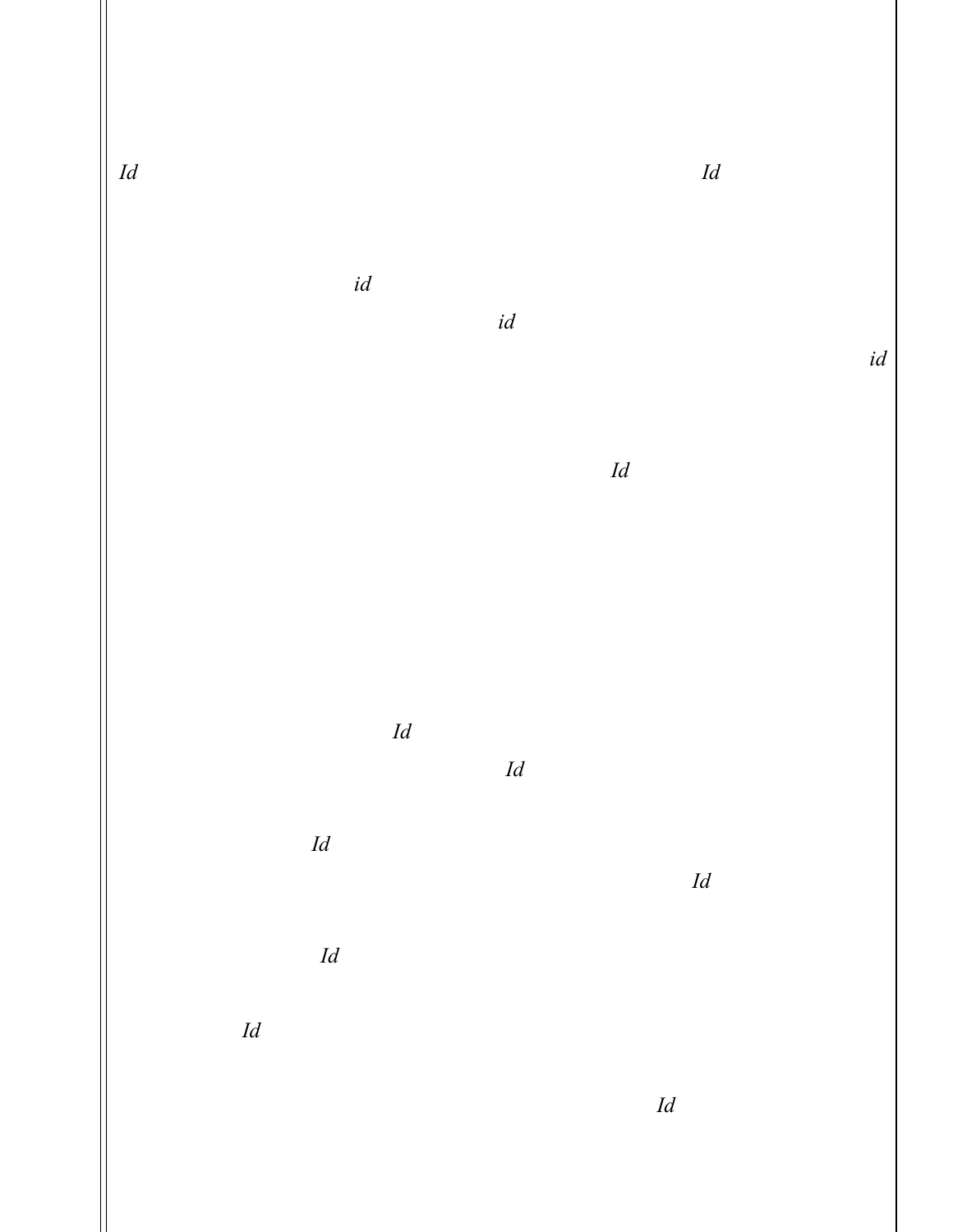of the IMR, the DMHC reversed Blue Shield's decision and ordered Blue Shield to authorize coverage for Jake's ABA treatment. (Id.)

 Plaintiffs bring four causes of action: (1) breach of the covenant of good faith and fair dealing, (2) intentional interference with contractual relations, (3) violations of Business and Professions Code Sections 17200, et seq., and (4) negligence. (Id.  $\P$  14– 36.) Plaintiffs seek "[d]amages for delay and denial of Blue Shield Policy benefits," consequential damages, damages for mental and emotional distress, punitive damages, injunctive relief, restitution, and attorneys' fees and costs. (Prayer for Relief  $\P$  1–17.) Plaintiffs are not seeking payment of plan benefits, "as the plan benefits were paid by order of the [DMHC] prior to this lawsuit." (Pl. Mot. at 5; Compl. ¶ 13F.)

## III. LEGAL STANDARD

### A. Motion to Remand

 A defendant may remove a civil action filed in state court to a federal district court if the federal court may exercise original jurisdiction over the action. 28 U.S.C. § 1441(b). A federal court can assert subject matter jurisdiction over cases that (1) involve questions arising under federal law or (2) are between diverse parties and involve an amount in controversy that exceeds \$75,000. 28 U.S.C. §§ 1331, 1332. A cause of action arises under federal law only when a federal question appears on the face of the plaintiff's well-pleaded complaint. Metropolitan Life Ins. Co. v. Taylor, 481 U.S. 58, 63 (1987). The defendant removing the action to federal court bears the burden of establishing that the district court has subject matter jurisdiction over the action, and the removal statute is strictly construed against removal jurisdiction. Gaus v. Miles, Inc., 980 F.2d 564, 566 (9th Cir. 1992) ("Federal jurisdiction must be rejected if there is any doubt as to the right of removal in the first instance."). If it appears that the district court lacks

1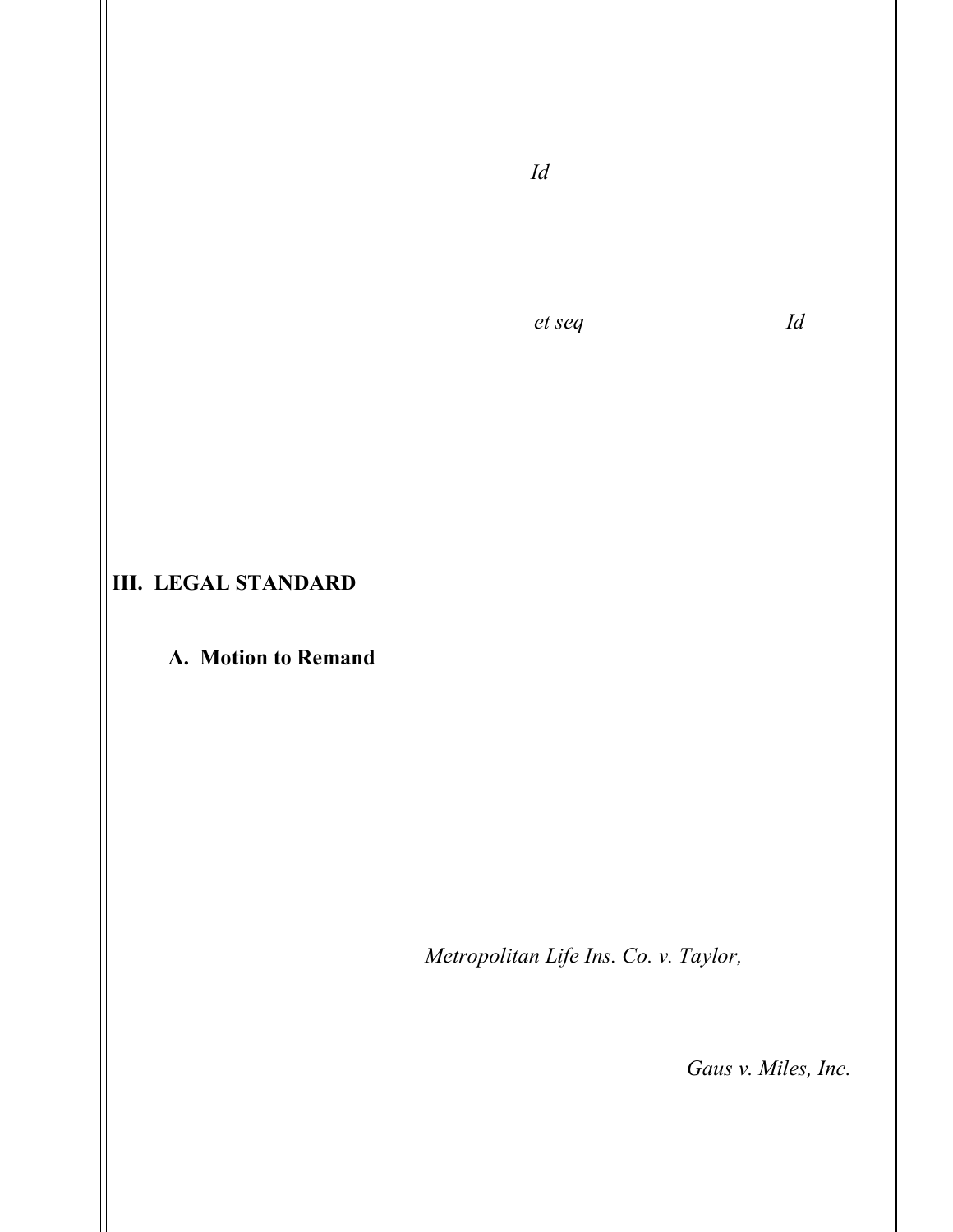subject matter jurisdiction at any time prior to the entry of final judgment, the district court must remand the action to state court. 28 U.S.C. § 1447(c).

## B. Motion to Dismiss

 A motion to dismiss under Federal Rule of Civil Procedure 12(b)(6) tests the legal sufficiency of the claims asserted in the complaint. The issue on a motion to dismiss for failure to state a claim is not whether the claimant will ultimately prevail, but whether the claimant is entitled to offer evidence to support the claims asserted. Gilligan v. Jamco Dev. Corp., 108 F.3d 246, 249 (9th Cir. 1997). Rule 12(b)(6) is read in conjunction with Rule 8(a), which requires only a short and plain statement of the claim showing that the pleader is entitled to relief. Fed. R. Civ. P.  $8(a)(2)$ . When evaluating a Rule 12(b)(6) motion, the district court must accept all material allegations in the complaint as true and construe them in the light most favorable to the non-moving party. Moyo v. Gomez, 32 F.3d 1382, 1384 (9th Cir. 1994). The district court may also consider additional facts in materials that the district court may take judicial notice, Barron v. Reich, 13 F.3d 1370, 1377 (9th Cir. 1994), as well as "documents whose contents are alleged in a complaint and whose authenticity no party questions, but which are not physically attached to the pleading," Branch v. Tunnell, 14 F.3d 449, 454 (9th Cir. 1994), overruled in part on other grounds by Galbraith v. Cnty. of Santa Clara, 307 F.3d 1119 (9th Cir. 2002).

 However, "the tenet that a court must accept as true all of the allegations contained in a complaint is inapplicable to legal conclusions." Ashcroft v. Iqbal, 556 U.S. 662, 678 (2009); see also Bell Atl. Corp. v. Twombly, 550 U.S. 544, 555 (2007) (stating that while a complaint attacked by a Rule 12(b)(6) motion to dismiss does not need detailed factual allegations, courts "are not bound to accept as true a legal conclusion couched as a factual allegation" (citations and quotes omitted)). Dismissal of a complaint for failure to state a claim is not proper where a plaintiff has alleged "enough facts to state a claim to relief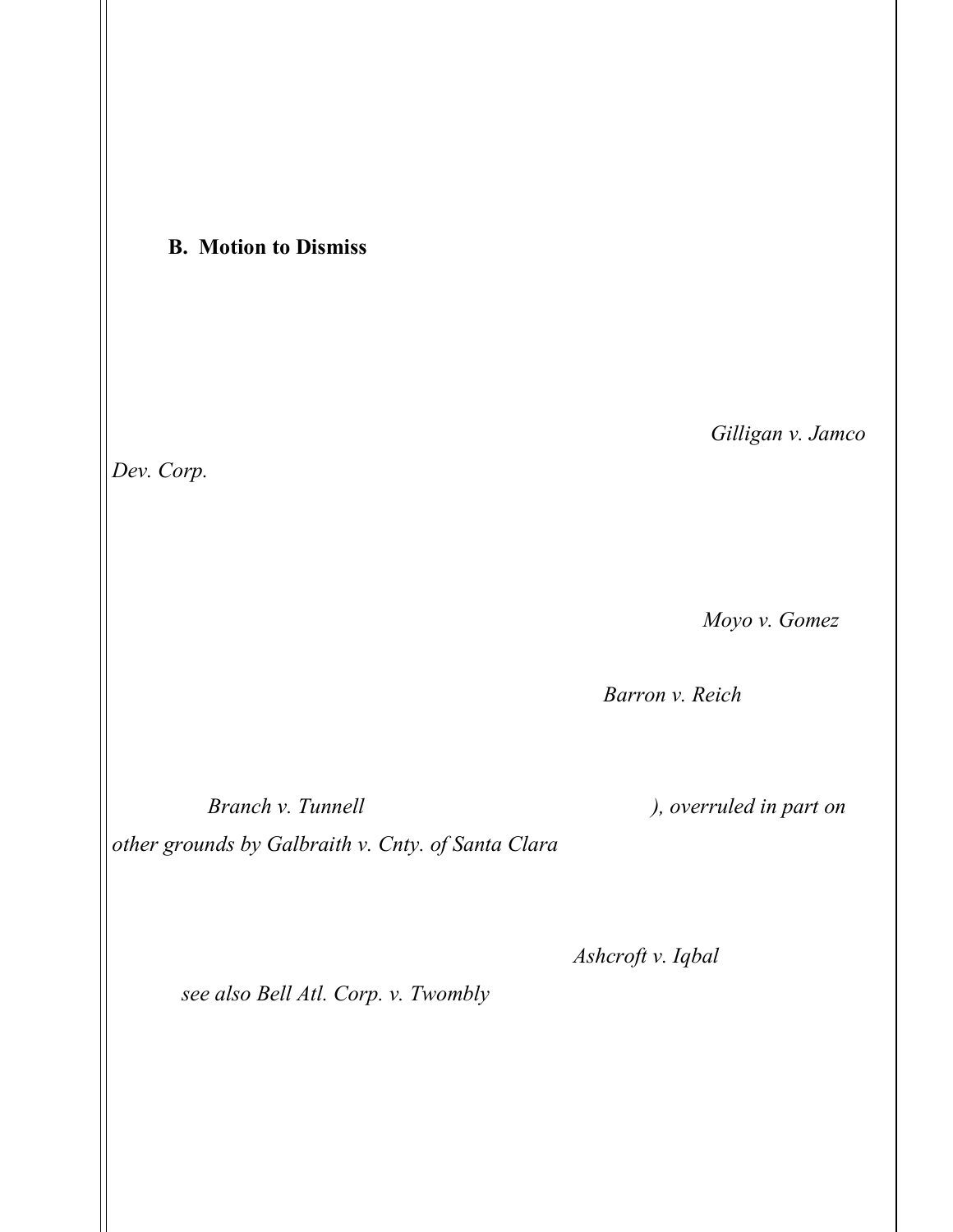that is plausible on its face." Twombly, 550 U.S. at 570. In keeping with this liberal pleading standard, the district court should grant the plaintiff leave to amend if the complaint can possibly be cured by additional factual allegations. Doe v. United States, 58 F.3d 494, 497 (9th Cir. 1995).

## IV. DISCUSSION

 The two substantive motions require the Court to resolve the related issue of whether the Plaintiffs' plan is governed by ERISA, which would then confer federal question jurisdiction, but may preempt some or all of Plaintiffs' asserted state law claims. For the reasons stated below, the Court finds that the plan at issue is governed by ERISA and Plaintiffs' four state law claims are preempted.

### A. Plaintiffs' Plan is an ERISA Plan

 Common law claims filed in state court that are preempted by ERISA are subject to removal to federal court under the well-pleaded complaint rule. Metropolitan Life Ins. Co., 481 U.S. at 67. This is because "Congress has clearly manifested an intent to make causes of action within the scope of the civil enforcement provision of [ERISA] removable to federal court." *Id.* at 66. Plaintiffs move to remand this case and argue that the Court lacks federal question jurisdiction to hear this suit because their plan is not an ERISA plan. (Pl. Mot.) Plaintiffs assert that their plan "is through Scott Crosby's employment as a fire fighter for the County of Los Angeles" and the plan "covers only governmental employees working for the County of Los Angeles." (Id. at 3.) The parties do not dispute that Plaintiffs' plan is an employee benefit plan. Defendants argue that the plan is neither created nor maintained by the County, thus it is not a governmental plan. (Opp. at 5–8.) The Court agrees.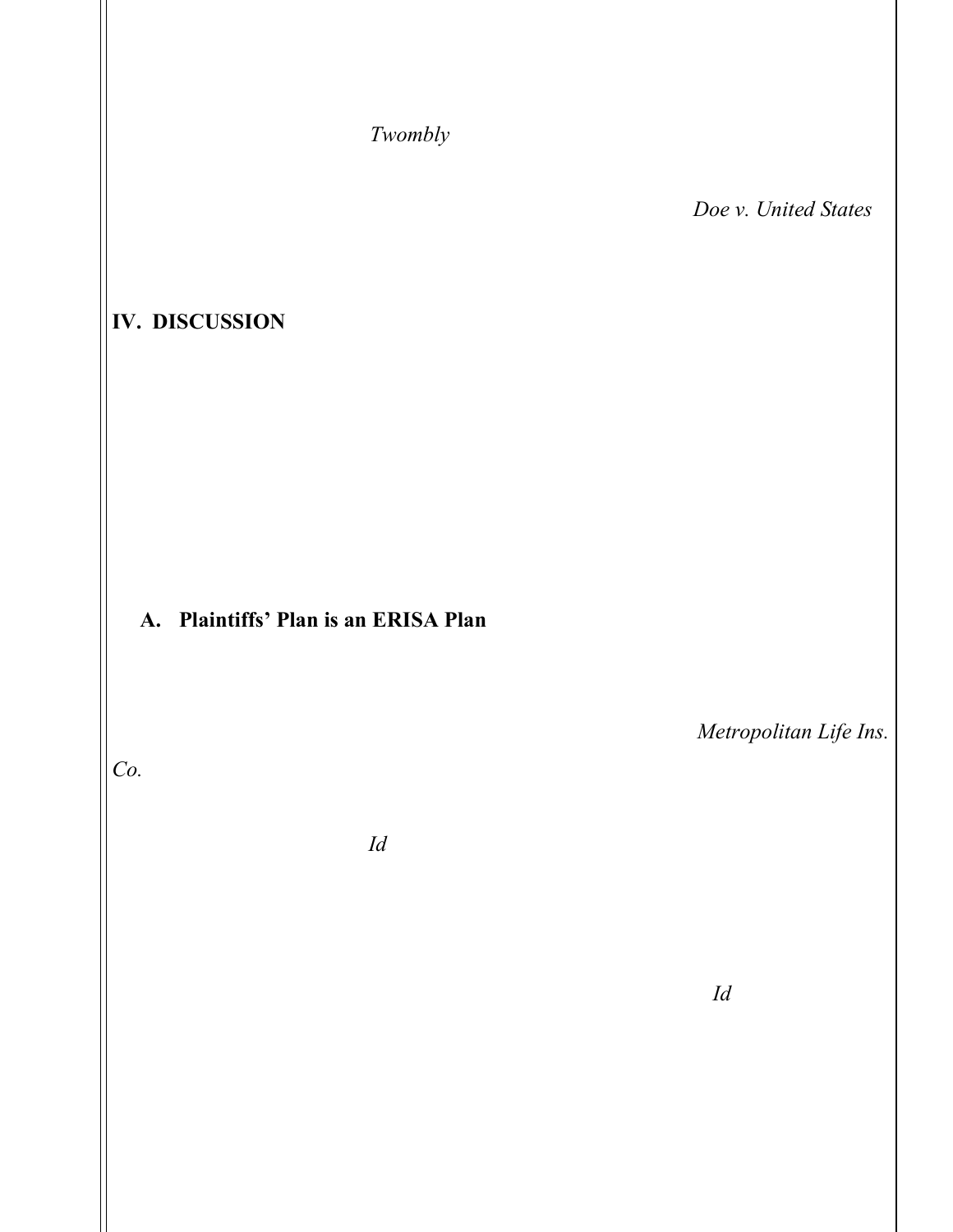"ERISA was enacted to protect, inter alia, 'the interests of participants in employee benefit plans and their beneficiaries."" Silvern v. Mutual Life Ins. Co. of N.Y., 884 F.2d 423, 425 (9th Cir. 1989) (quoting 29 U.S.C. § 1001(b)). "In order to provide the widest possible protection to all such plans, ERISA contains a preemption clause which states, in relevant part, that 'this chapter shall supersede any and all State laws insofar as they ... relate to any employee benefit plan . . ..'" Id. (quoting 29 U.S.C. § 1144(a)). This preemption clause is to be construed broadly. *Pilot Life Ins. Co. v.* Dedeaux, 481 U.S. 41, 45–46 (1987).

 While ERISA generally governs employee group health plans, ERISA does "not apply to any employee benefit plan if . . . such plan is a governmental plan[.]" 29 U.S.C. § 1003(b)(1). "The term 'governmental plan' means a plan established or maintained for its employees by the" government. 29 U.S.C. § 1002(32); see also 29 U.S.C. § 1002(32) (defining "governmental plan" as "a plan established or maintained for its employees by the Government of the United States, by the government of any State or political subdivision thereof, or by any agency or instrumentality of any of the foregoing"). "The existence of an ERISA plan is a question of fact, to be answered in light of all the surrounding facts and circumstances from the point of view of a reasonable person." Kanne v. Conn. Gen. Life Ins. Co., 867 F.2d 489, 492 (9th Cir. 1988). The parties dispute whether Plaintiffs' plan is a governmental plan.

 Plaintiffs' plan was not created by the County of Los Angeles. Rather, Plaintiff's plan was created by CAPE. CAPE is identified as the "contractholder" and the plan contract is "a Contract solely between Contractholder and Blue Shield." (Notice of Removal at 11, 13.) There is no evidence that the County played a direct role in the plan's creation. "Where unions of public employees enter insurance agreements that are not a result of collective bargaining, the plans may be found to be non-governmental." Wilson v. Provident Life & Acc. Ins. Co., 101 F. Supp. 3d 1038, 1044 (W.D. Wash. 2015)

1

-7-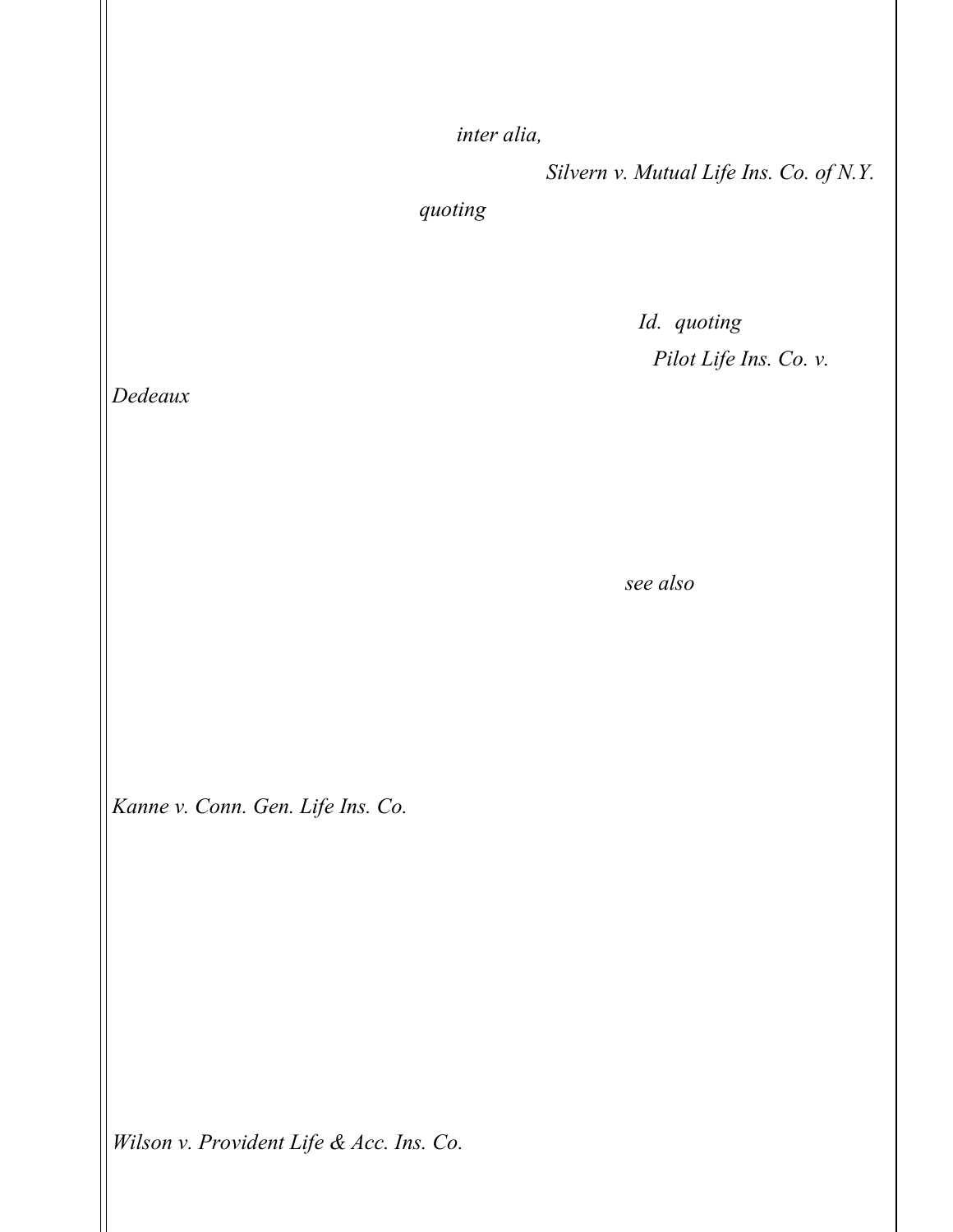1 2 3 4 5 6 7 8 9 10 11 12 13 14 15 16 17 (holding the plan was a non-governmental plan where the plan was a result of separate negotiation between the contractholder and the provider, the government "merely elected to participate in the Plan"); see Peterson v. Am. Fidelity Assurance Co., 2013 WL 6047183, at \* 4 (D. Nev. Nov. 13, 2013) (holding the plan was a non-governmental plan in part because the government entity "did not make any contributions to the Plan and the Plan was not required under any collective bargaining agreement"). Plaintiffs' plan membership is not limited to employees of the County of Los Angeles, but includes CAPE's own employees. See Wilson, 101 F. Supp. 3d at 1044 (noting the plan covered the union's employee "who presumably also made contributions"). CAPE is responsible for dues payments, and government funding of the plan does not transform it into a government plan. Id. (holding the plan was an ERISA plan despite the fact the plan received public funding); Hariri v. Reliance Standard Life Ins. Co., No. 5:15-CV-03054-EJD, 2017 WL 3422029, at \*4 (N.D. Cal. Aug. 9, 2017) (noting that Wilson rejected the argument that "public funding alone transformed" a plan into a "governmental plan). All of these plan characteristics indicate Plaintiffs' plan is not a government plan, and Plaintiff has provided no evidence to find otherwise.

 Neither does the County's involvement in the plan rise to the level of the County "maintaining" the plan. Rather, CAPE maintains the plan. There is no evidence that the County engages in any claims administration or communicates with members about plan coverage. The plan administrator is CAPE. (Notice of Removal at 28.) Defendants make benefits determinations and communicate those decisions to members. (Compl. ¶ 12.) CAPE is "solely responsible for the distribution of the [summary benefits and coverage] for each benefit plan offered." Thus, there is no evidence that Plaintiffs' plan is maintained by the County. Compare Peterson, 2013 WL 6047183, at \*4 (holding that the government did not "maintain" the plan even though it offered payroll deductions as a mechanism to pay dues and allowed the insurance company access to salary information and physical space) with Hariri, 2017 WL 3422029 at \*5 (holding that the while the

18

19

20

21

22

23

24

25

26

27

28

-8-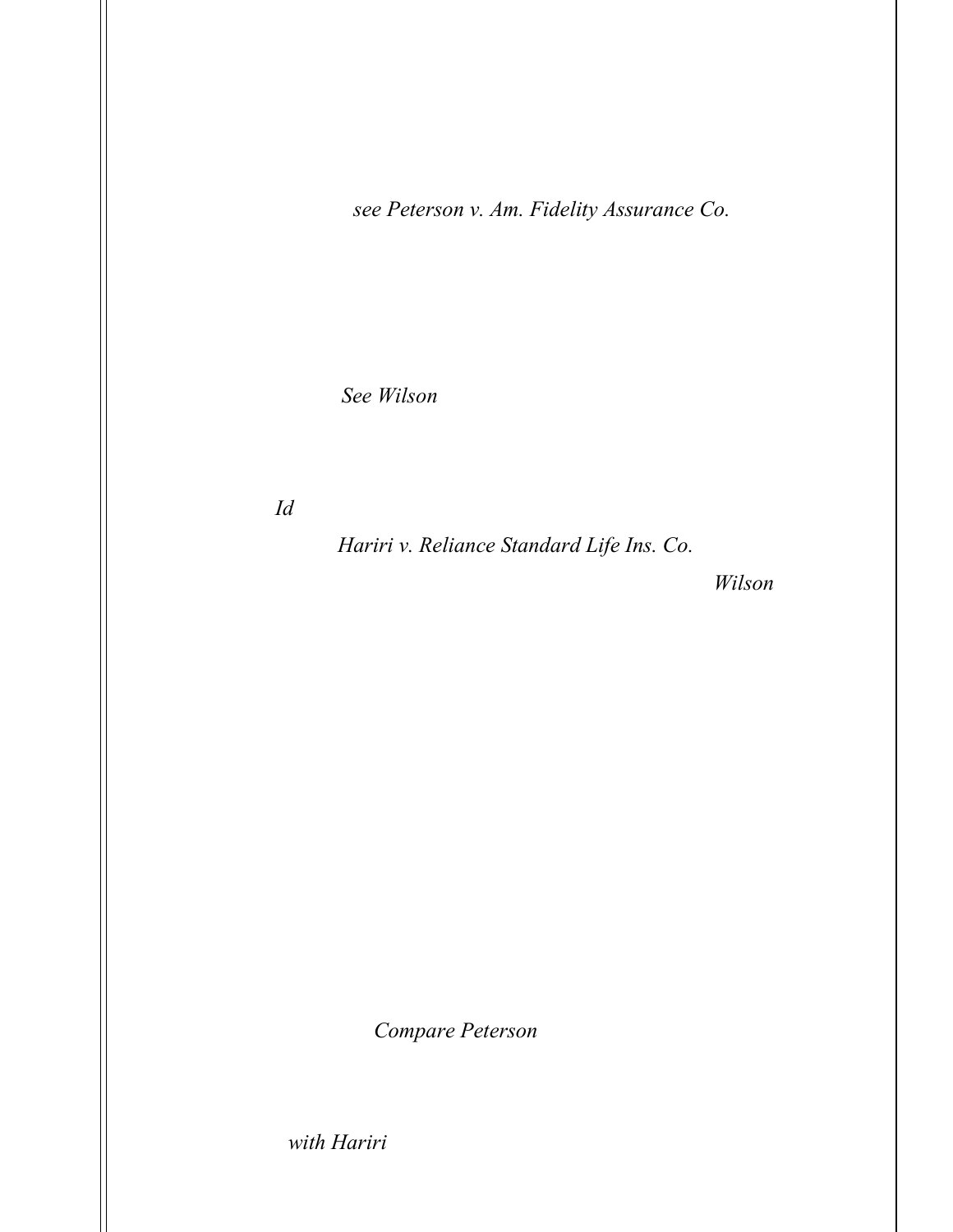//

//

//

//

 $\overline{a}$ 

County did not "create" the plan, the County "maintained" the plaintiff's plan where the plaintiff "presented evidence showing that the County continued to perform, without any interruption, all of the day-to-day administrative and claims processing activities," "received and distributed most of the [policy] certificates through its HR Department," "posted the [policy] certificate on the County's website," and "provided claim assistance and claim forms").

 Plaintiff's motion merely offers the fact that Scott Crosby is a County employee and the plan has County employee membership as evidence that the County "created or maintains" the plan. (See generally Pl. Mot.) In reply, Plaintiffs argue that their plan only covers government employees working for the County of Los Angeles, (Dkt. 22 at 3), but this argument is belied by the terms of the plan itself, which Plaintiffs do not contest.<sup>4</sup>

 The Court finds insufficient evidence to support the finding that the Plaintiffs' plan may be considered "established" or "maintained" by a government entity. Accordingly, Plaintiffs' plan is not a governmental plan. Plaintiff's plan is covered by ERISA and this Court has federal question jurisdiction over the Complaint. Thus, Plaintiff's motion to remand is DENIED.

<sup>4</sup> Plaintiffs argue that the plan does not state it is an ERISA policy or advise of ERISA rights, which

Plaintiffs assert "is necessary for an ERISA policy." *(Id.)* Plaintiffs also argue that Defendants have "failed to show any required IRS reports for the Plan . . . [as] required for an ERISA Plan." (Dkt. 22 at 3.) Plaintiffs provide no legal support for why these characteristics are required for the Court to find

their plan is covered by ERISA. In any event, Plaintiffs' plan includes a "Statement of ERISA Rights." (Notice of Removal at 91–93.)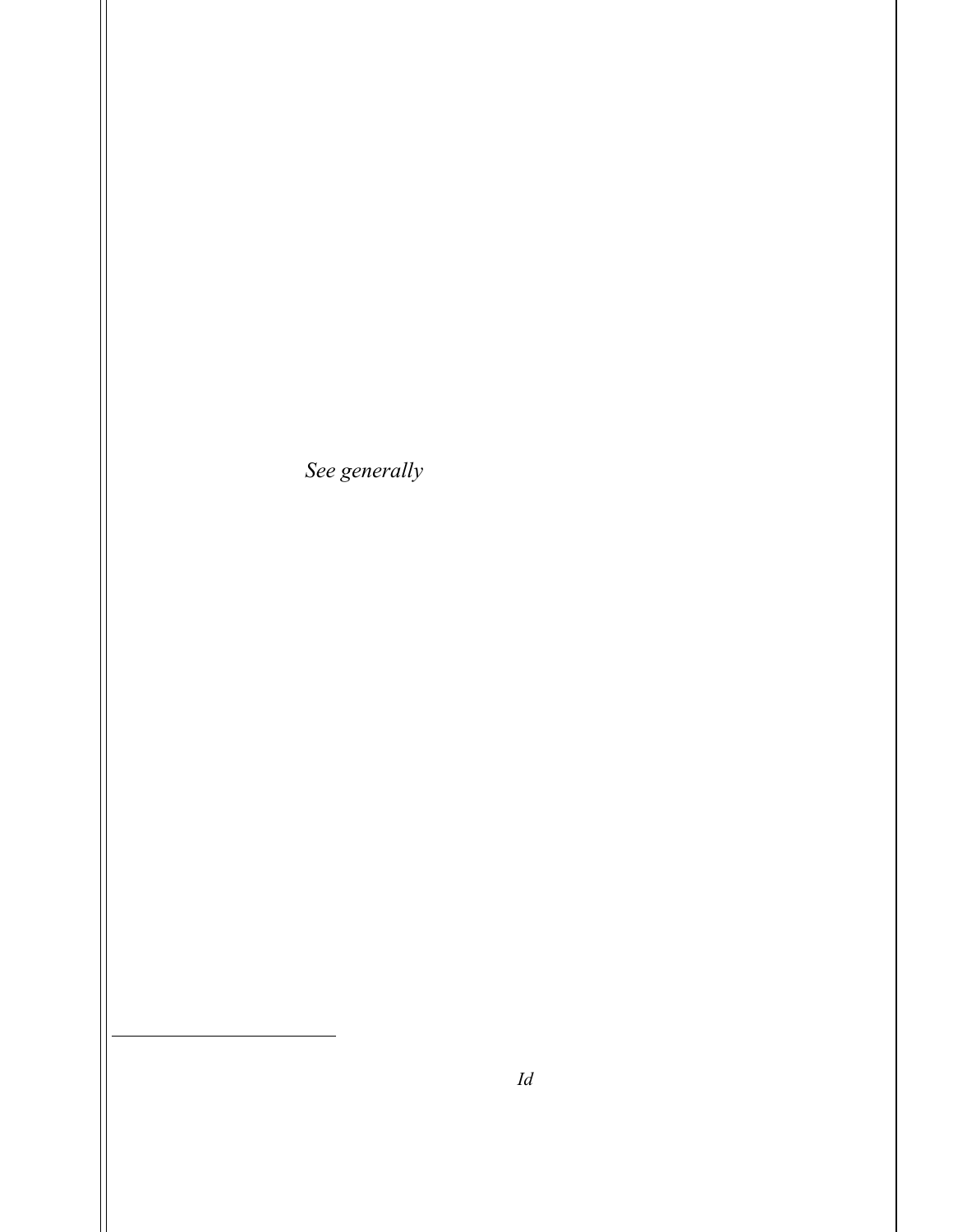### B. Plaintiffs' claims are preempted by ERISA

 Defendants move to dismiss Plaintiffs' claims as preempted by ERISA. "There are two strands of ERISA preemption: (1) 'express' preemption under ERISA § 514(a), 29 U.S.C. § 1144(a); and (2) preemption due to a 'conflict' with ERISA's exclusive remedial scheme set forth in 29 U.S.C. § 1132(a) [ERISA § 502], notwithstanding the lack of express preemption." Paulsen v. CNF Inc., 559 F.3d 1061, 1081 (9th Cir. 2009). ERISA § 514(a), 29 U.S.C. § 1155(a), expressly preempts "any and all State laws insofar as they may now or hereafter relate to any employee benefit plan . . .." A law relates to an employee benefit plan if it has a "connection with" or "reference to" a plan. Paulson, 559 F.3d at 1082 (citing Ingersoll-Rand Co. v. McClendon, 498 U.S. 133, 139 (1990)). Even where § 514(a) preemption does not exist, a state law claim may be superseded under § 502(a), 29 U.S.C. § 1132, which creates "a comprehensive civil enforcement scheme" for ERISA. Pilot Life Ins. Co., 481 U.S. at 54. "[A]ny state-law cause of action that duplicates, supplements, or supplants the ERISA civil enforcement remedy conflicts with the clear congressional intent to make the ERISA remedy exclusive and is therefore pre-empted." Aetna Health Inc. v. Davila, 542 U.S. 200, 209 (2004). Both of these provisions "defeat state-law causes of action on the merits." Fossen v. Blue Cross  $\&$ Blue Shield of Mont., Inc., 660 F.3d 1102, 1107 (9th Cir. 2011).

All of Plaintiffs' causes of action against Defendants are preempted by ERISA under  $\S 514(a)$ .<sup>5</sup> In determining whether there is "a connection" between a law and an employee benefit plan for purposes of § 514(a) preemption, a court must look "both to the objectives of the ERISA statute as a guide to the scope of the state law that Congress understood would survive as well as to the nature of the effect of the state law on ERISA

 $\overline{a}$ 

1

<sup>&</sup>lt;sup>5</sup> Plaintiffs do not address § 514(a) preemption in their briefing, but rather solely address § 502(a) preemption. (See generally Pl. Mot.; Dkts. 19 [Plaintiffs' Opposition to Def. Mot.], 22 [Plaintiffs' Reply to Pl. Mot.].)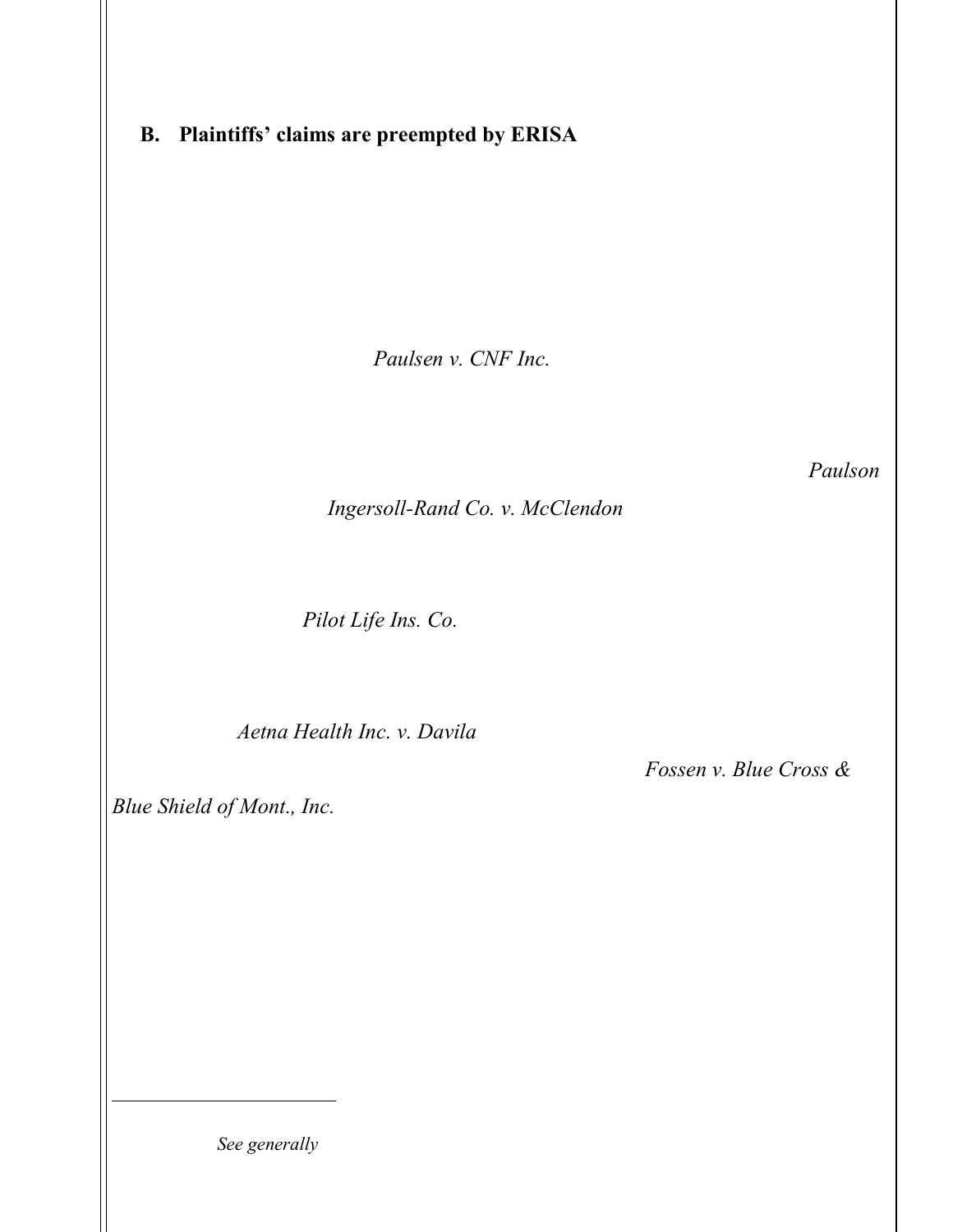1 2 3 4 5 6 7 8 9 10 11 12 13 14 15 16 plans." Cal. Div. of Labor Stds. Enforcement v. Dillingham Constr., N.A., 519 U.S. 316, 325 (1997) (internal quotation marks and citations omitted). The Ninth Circuit has employed a "relationship test," emphasizing "the genuine impact that the action has on a relationship governed by ERISA, such as the relationship between the plan and a participant." *Providence Health Plan v. McDowell*, 385 F.3d 1168, 1172 (9th Cir. 2004); Paulsen, 559 F.3d at 1082–1083. "ERISA preempts state common law tort and contract causes of action asserting improper processing of a claim for benefits under an insured employee benefit plan." Bast v. Prudential Ins. Co. of Am., 150 F.3d 1003, 1007 (9th Cir. 1998), as amended (Aug. 3, 1998) (citing Pilot Life, 481 U.S. at 57); see Spain v. Aetna Life Ins. Co., 11 F.3d 129, 131 (9th Cir. 1993) (holding that the plaintiff's wrongful death claim based on the insurer's improper withdrawal of authorization for the decedent's procedure causing his death was preempted as a "state common law cause of action seek[ing] damages for the negligent administration of benefit claims"). Similarly, the Ninth Circuit has held "that state law tort and contract claims as well as violations of a state insurance statute are preempted by ERISA." *Bast*, 150 F.3d at 1007 (citation omitted).

 Plaintiffs' causes of action arise out of Blue Shield's delayed payment of allegedly medically necessary ABA therapy for Jake Crosby. Plaintiffs' claims for breach of the covenant of good faith and fair dealing, intentional interference with contractual relations,<sup>6</sup> violations of Business and Professions Code Sections 17200, *et seq.*, and negligence will require the Court to interpret and enforce the terms of Plaintiffs' plan, and decide whether Blue Shield improperly denied coverage of ABA therapy. Thus, Plaintiffs' claims "relate to" the administration and enforcement of the plan, and are

26 27

17

18

19

20

21

22

23

24

25

l

<sup>6</sup> Plaintiffs argue that their intentional interference with contractual relations claim is "independent and the terms of an ERISA-governed plan are not implicated." (Dkt. 22 at 6.) However, like in Tingey, while this claim concerns Plaintiffs' relationship with a third party, ASC, it "spring[s] from the handling

28 and disposition of [Plaintiffs'] medical benefits insurance claim and thus are subject to preemption." Tingey, 953 F.2d at 1131.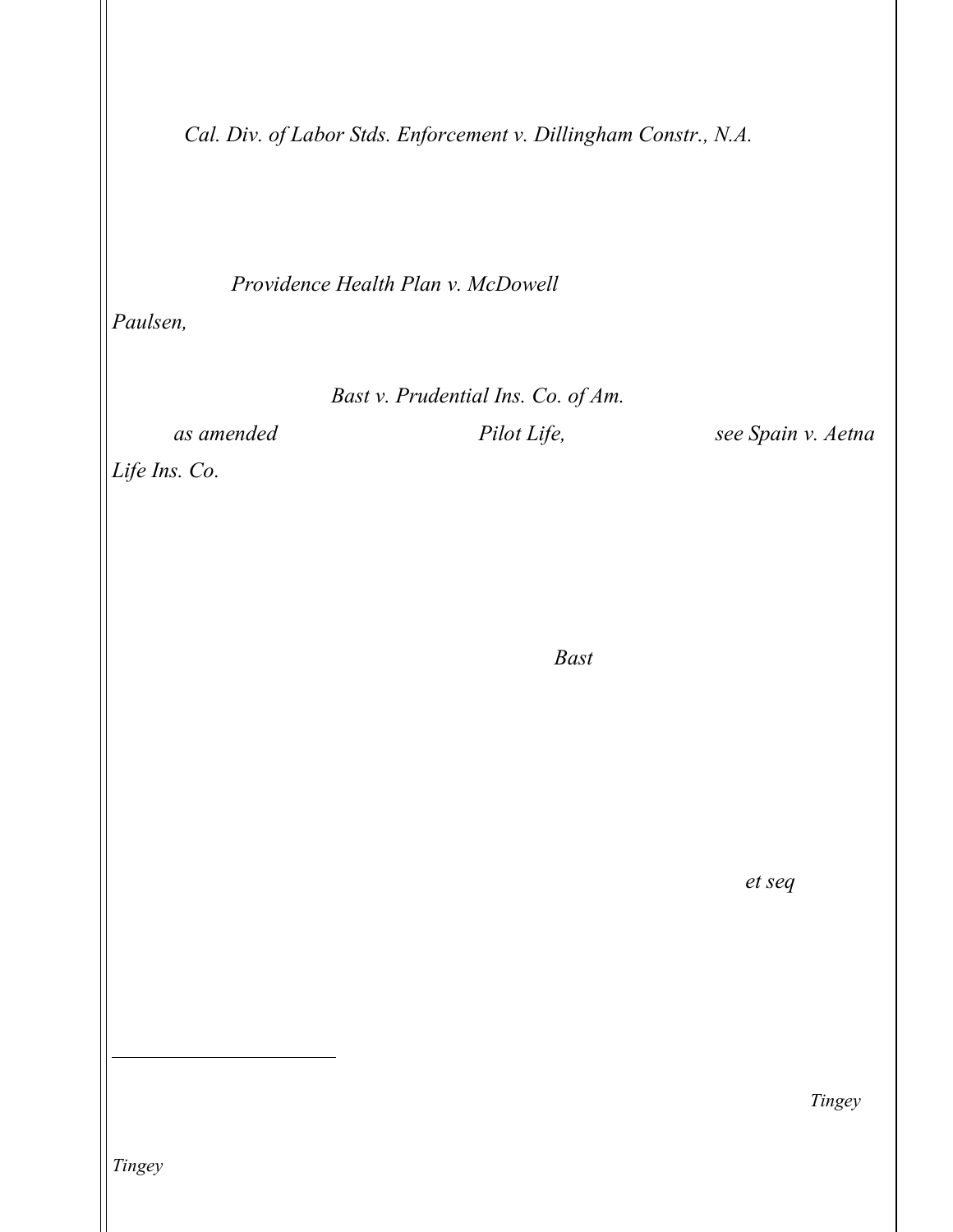preempted by § 514(a). See, e.g., Aetna Life Ins. Co. v. Bayona, 223 F.3d 1030, 1034 (9th Cir. 2000) (holding counterclaim for tortious breach of the covenant of good faith and fair dealing was preempted under  $\S 514(a)$ ; Tingey v. Pixley-Richards W., Inc., 953 F.2d 1124, 1131 (9th Cir. 1992) (holding plaintiffs' causes of action for intentional interference with a contract, breach of the duty of good faith and fair dealing, intentional infliction of emotional distress, and violations of the Arizona Insurance Code were preempted by ERISA).

 Plaintiffs attempt to distinguish their claims from Bast to argue that their "claims herein remain whether or not Defendants paid Plaintiffs' claims." (Dkt. 22. At 6.) However, the Ninth Circuit's reasoning in *Bast* plainly applies to the facts of this case. As in *Bast*, the harm Plaintiffs allegedly suffered arose from the insurer's failure to timely pay the benefit at issue. Bast, 150 F.3d at 1007. Unlike the plaintiff in Dishman v. UNUM Life Ins. Co. of Am., 269 F.3d 974, 983 (9th Cir. 2001), who sought damages for invasion of privacy based on the insurer's conduct during claim investigation, Plaintiffs' claims depend on the payment of benefits. The *Dishman* plaintiff allegedly suffered damages from conduct independent of whether or not he received his requested benefit. Plaintiffs' claims arose because of Blue Shield's initial denial of ABA therapy for Jake Crosby. The harm Plaintiffs' suffered was inextricably intertwined with Blue Shield's decision not to pay.

Accordingly,  $\S 514(a)$  bars Plaintiffs' state law claims.<sup>7</sup> The Court GRANTS Defendants' motion to dismiss Plaintiffs' Complaint.

 $\overline{a}$ 

 $<sup>7</sup>$  In support of their motion, Plaintiffs cite two cases, but the claims at issue in those cases were truly</sup> unrelated to the administration of ERISA plan benefits. See Dishman v. UNUM Life Ins. Co. of  $Am$ . 269 F.3d 974, 984 (9th Cir. 2001) (plaintiff's claim that the insurer tortuously invaded his privacy

during claim investigation had "only a peripheral impact on daily plan administration," thus the claim lacked "enough of a relationship to warrant preemption"); Marin Gen. Hosp. v. Modesto & Empire

Traction Co., 581 F.3d 941, 948 (9th Cir. 2009) (the plaintiff hospital's claim for money owed under an oral contract and the defendant "did not stem from the ERISA plan" and thus was not preempted).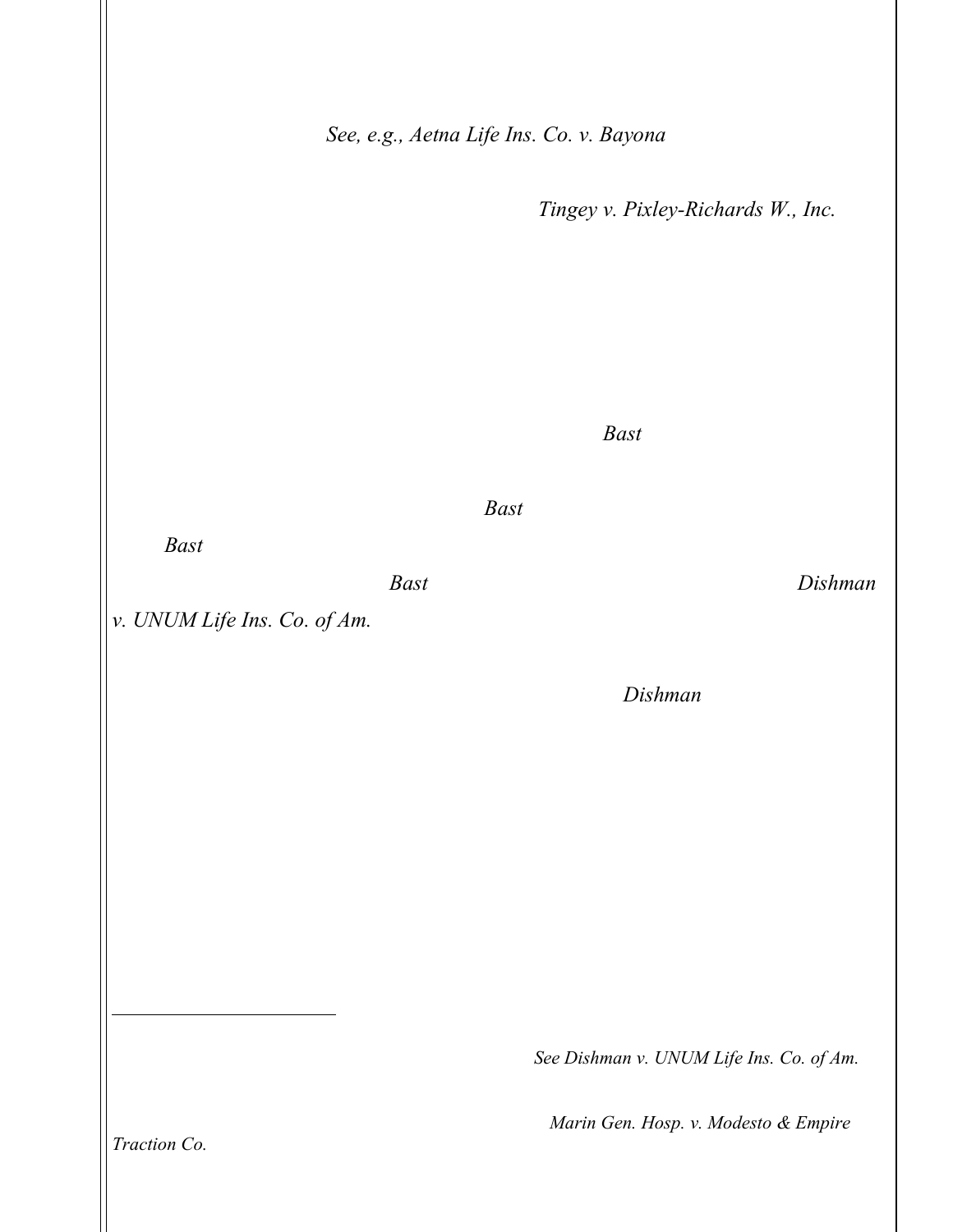#### C. Leave to Amend

 Plaintiffs request leave to amend so that Plaintiffs can "enforce their rights under the ERISA Plan." (Dkt. 19 at 5–6.) Defendants argue that Plaintiff seek only extracontractual damages that are unavailable under ERISA.

 "Section 502(a) of ERISA provides, among other things, that "[a] civil action may be brought . . . by a participant or beneficiary . . . to recover benefits due to him under the terms of his plan . . .." Cleghorn v. Blue Shield of California, 408 F.3d 1222, 1225 (9th Cir. 2005) (citing 29 U.S.C. § 1132(a)). Plaintiffs admit that they have received all benefits due under their contract. "Extracontractual, compensatory and punitive damages are not available under ERISA." Bast, 150 F.3d at 1009 (citing Massachusetts Mutual Life Ins. Co. v. Russell, 473 U.S. 134 (1985); Sokol v. Bernstein, 803 F.2d 532 (9th Cir. 1986) (holding that ERISA  $\S$  502(a)(3) does not allow for extracontractual damages, including damages for emotional distress)). Plaintiffs' claims are for "[d]amages for delay and denial of Blue Shield Policy benefits," consequential damages, damages for mental and emotional distress, punitive damages, injunctive relief, restitution, and attorneys' fees and costs. "These claims all seek extracontractual or compensatory damages which are not recoverable under ERISA. Thus, for these claims, ERISA provides no remedy." Id. The Court therefore DENIES Plaintiffs leave to amend on their claims for extracontractual damages.

 Plaintiffs argue that ERISA provides Plaintiffs "the ability to clarify rights to future benefits under the ERISA Plan," (Dkt. 19 at 6), and they allege that Defendants continue to preclude ABA benefits that are medically necessary,  $(id:$ ; Compl.  $\P\P$ 9–10, 30). Plaintiffs also argue that they can state a claim for an ERISA violation based on Defendants' failure to provide copies of records and documents utilized by Defendants in making decision not to authorize ABA, (Compl. ¶ 27E), which allegedly violates 29 CFR

-13-